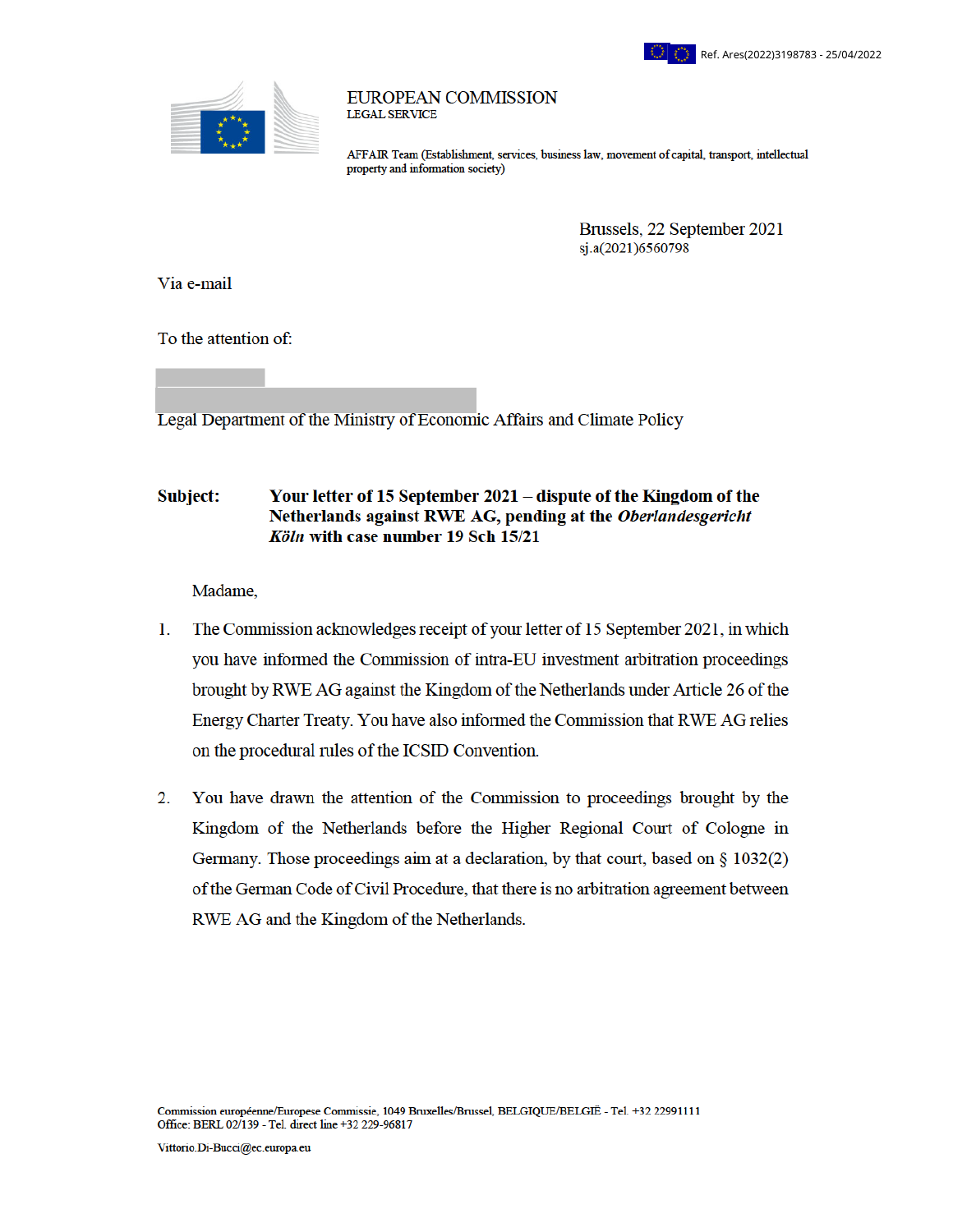- 3. The legal basis for seeking such a declaration are the judgments of the Court of Justice in *Slowakei* v *Achmea*<sup>1</sup> and in *République de Moldavie* v *Komstroy*<sup>2</sup> . There is a precedent for such a declaration in a judgment of the Higher Regional Court of Frankfurt.<sup>3</sup>
- 4. With the exception of proceedings concerning competition law and State aid law, which are governed by specific texts of secondary Union law, the Commission does not intervene as *amicus curiae* before the courts and tribunals of the EU Member States. That is because courts and tribunals of the EU Member States are, pursuant to Article 19(1) TEU, the ordinary judges of Union law, and have the possibility and, under certain circumstances, the obligation to refer questions of interpretation and application of Union law to the Court of Justice for a preliminary ruling, pursuant to Article 267 TFEU.
- 5. The situation is different for courts and tribunals of third countries, as well as arbitration tribunals. Those cannot make a preliminary reference to the Court of Justice. Therefore, the Commission may appear before those instances on behalf of the Union as *amicus curiae*, in the exercise of its powers of external representation of the Union pursuant to Article 17(1) TEU.
- 6. Concerning the litigation pending before the Higher Regional Court of Cologne, the Commission draws your attention to the following elements, which may be of relevance for those proceedings.
- 7. In *République de Moldavie* v *Komstroy*, the Court of Justice has given a final and binding interpretation of Article 26 ECT. It is competent to do so, because the ECT, as an international agreement to which the Union is a party, is part of EU law.<sup>4</sup> It held that that Article  $26(2)(c)$  ECT must be interpreted as not applying to disputes between a Member State and an investor of another Member State.<sup>5</sup>

 $\overline{a}$ 1 Case C-284/16, 6 March 2018, EU:C:2018:158.

*<sup>2</sup>* Case C-741/19, 2 September 2021, EU:C:2021:655.

<sup>3</sup> Judgment of the OLG Frankfurt of 11.02.2021, reference 26 SchH 2/20, ECLI:DE:OLGHE:2021:0211.26SCHH2.20.00.

<sup>4</sup> Case C-741/19, 2 September 2021, EU:C:2021:655, para 23, with further references.

<sup>5</sup> *Ibidem*, para 66.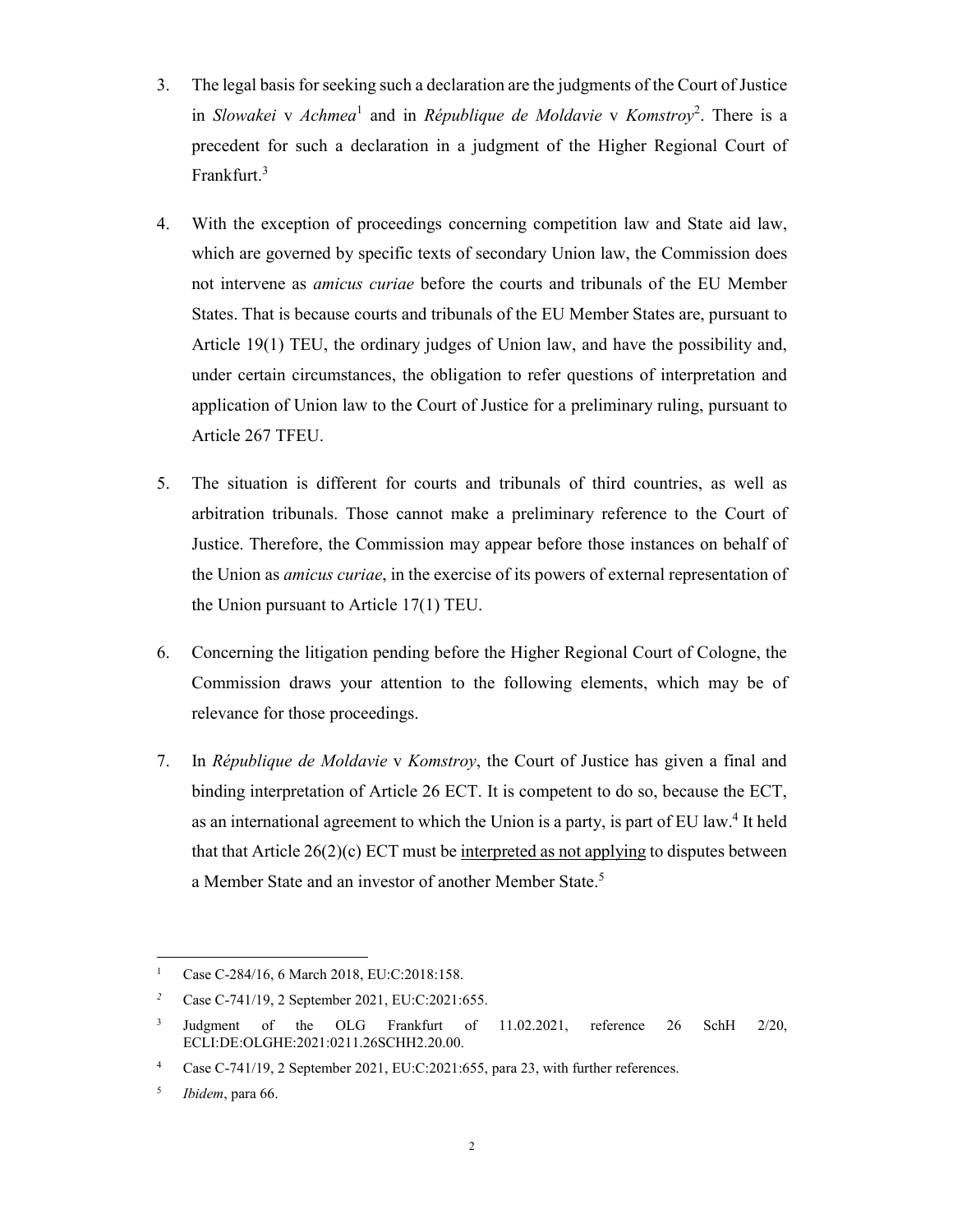- 8. That conclusion flowed from the unique nature of the EU legal order, and the need to ensure the integrity of the EU judicial system and consistency and uniformity in the interpretation and application of EU law. It is based on the premise, set out by the Court of Justice in its earlier judgment in *Slowakei v. Achmea*, that intra-EU arbitration would violate core elements of EU law, in particular the principles of autonomy of EU law and of mutual trust between the EU Member States, as well as the fundamental tenets of the EU judicial system.<sup>6</sup> Therefore, it is impermissible.
- 9. Under Article 344 TFEU, the EU Member States, i.e. including the Federal Republic of Germany and the Kingdom of the Netherlands, have entrusted the Court of Justice with the task of rendering final and binding interpretations of EU law. Crucially, that includes the interpretation of international agreements to which the EU and its Member States are a party, insofar as their application between two EU Member States is concerned.<sup>7</sup> As a result of the direct application of EU law in the legal orders of the EU Member States, that interpretation by the Court of Justice is also binding on companies incorporated in the EU, such as RWE AG.8
- 10. If a company attempts nevertheless to initiate intra-EU investor-State arbitration pursuant to Article 26 ECT, it acts in violation of that provision, and in violation of fundamental rules of Union law. Those rules also form part of the *ordre public* of each EU Member State and must be upheld by national courts when dealing with arbitration proceedings.<sup>9</sup>
- 11. In *Matteucci*, concerning precisely bilateral international obligations between EU Member States, the Court of Justice recalled that it follows from the principle of loyal cooperation (enshrined today in Article 4(3) TEU) that "*if the application of a provision of Union law is liable to be impeded by a measure adopted pursuant to the implementation of an international agreement, even where the agreement falls outside the field of application of the Treaty, every Member State is under a duty to facilitate*

 $\overline{a}$ 

<sup>6</sup> *Ibidem*, paras 40-65.

<sup>7</sup> Case C-459/03, *Commission* v *Ireland* ("Mox Plant"), 30 May 2006, EU:C:2006:345, paras 121-133.

<sup>8</sup> See, for an illustration of the principle that the EU treaties and general principles of EU law apply directly between private parties and can create obligations for private parties, Case C-415/93, *Bosman*, 15 December 1995, EU:C:1995:463, paras 82-87.

<sup>9</sup> See, to that effect, Case C-284/16, *Slowakei* v *Achmea*, 6 March 2018, EU:C:2018:158, para 54, with further references.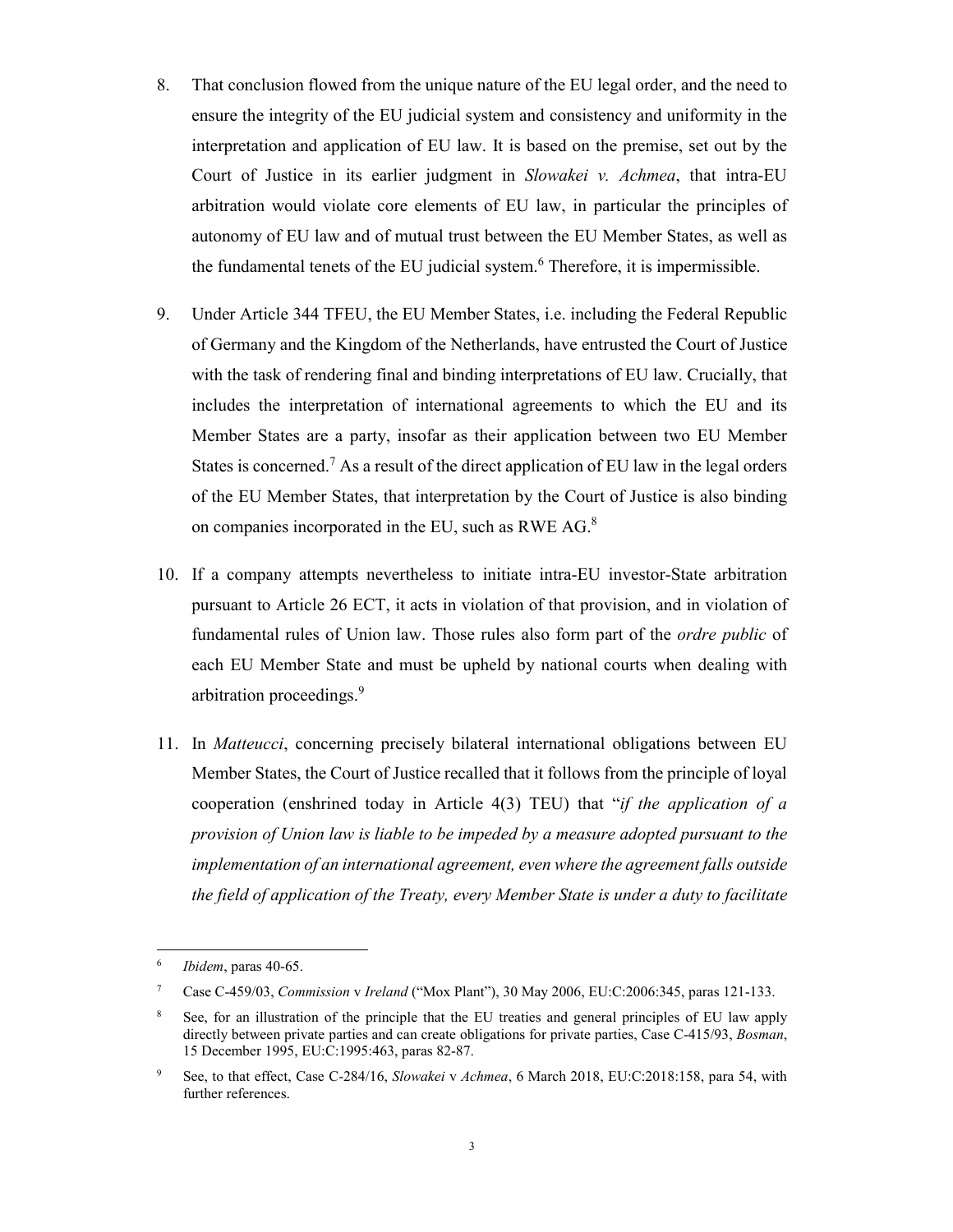*the application of the provision and, to that end, to assist every other Member State which is under an obligation under Community law.*" If no other solution can be found, that may include disapplying the provision of such an international agreement, based on the principle of precedence of Union law.10 That duty of loyal cooperation extends to the all organs of the State, including the judiciary.

- 12. By bringing the action under § 1032(2) of the German Code of Civil Procedure, the Kingdom of the Netherlands seeks the assistance of the German courts in order to comply with its obligations under Articles 19(1) TEU, 267 and 344 TFEU and the principles of mutual trust and autonomy of Union law. Those obligations preclude any investor-State arbitration proceedings between an investor from one EU Member State and another EU Member State.
- 13. It follows from your letter that in that context, a question has arisen concerning the relationship between the ICSID Convention and Union law. In particular, it would seem that it has been argued that the fact that RWE AG has launched investor-State arbitration relying on the procedural rules of the ICSID Convention, rather than on UNCITRAL rules<sup>11</sup>, deprives the German courts of jurisdiction under  $\S$  1032(2) of the German Code of Civil Procedure.
- 14. As a preliminary point, it is important to stress that the ICSID Convention is not part of Union law, for the following reason: The Union is not a contracting party to the ICSID Convention. The ICSID Convention therefore could only be part of Union law if two cumulative conditions were met: if all EU Member States were parties to it, and if there had been a full transfer of the powers previously exercised by the EU Member States to the Union.<sup>12</sup> Poland is not a contracting party to the ICSID Convention, so that the first of those two cumulative conditions is manifestly not met. The ICSID Convention hence is not part of Union law.
- 15. Rather, the ICSID Convention is an international convention to which 26 of the 27 Member States are party.

 $\overline{a}$ 

<sup>10</sup> Case 235/87, EU:C:1988:460, paras 19 and 22.

<sup>&</sup>lt;sup>11</sup> As was the case in the case decided by the Higher Regional Court of Frankfurt, quoted in footnote 3.

<sup>12</sup> See judgments in *Intertanko*, C-308/06, EU:C:2008:312, para 49; and in *Commune de Mesquer*, C-188/07, EU:C:2008:359, para 85.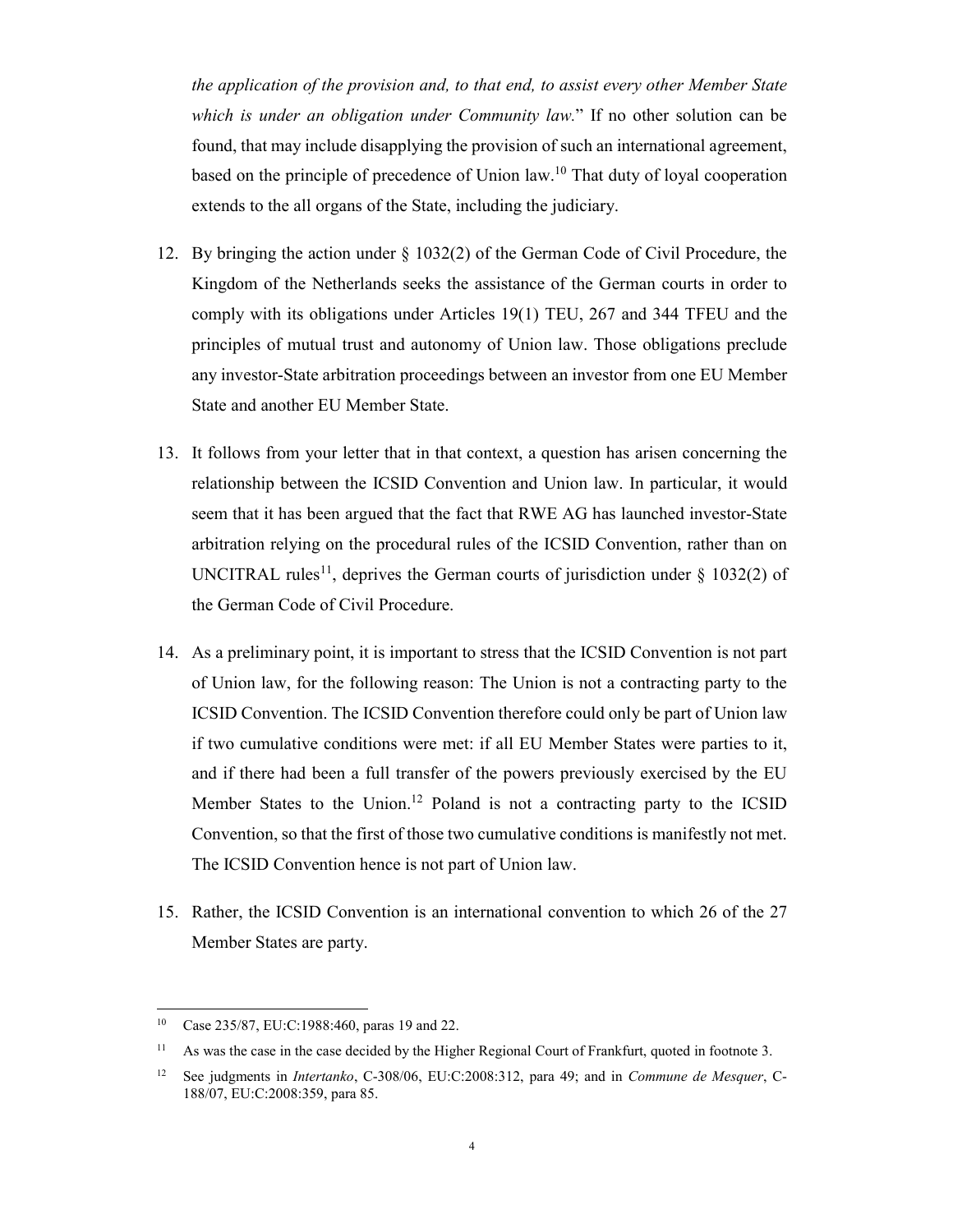- 16. Just like for the ECT, the ICSID Convention creates a bundle of bilateral international obligations between the home State of the investor and the responding State. Therefore, just like for all other multilateral treaties which create international obligations that can be "*bilateralised*", rights of third countries are not at stake where a situation is a purely intra-EU situation.<sup>13</sup> The CJEU has confirmed such "*bilateralisation*" for numerous multilateral treaties;<sup>14</sup> there is no reason to exempt the ICSID Convention from this rule.<sup>15</sup>
- 17. As a result, possible international obligations created by the ICSID Convention between the Kingdom of the Netherlands and the Federal Republic of Germany have to be treated in the same manner as the bilateral international obligations between the Kingdom of Belgium and Germany at stake in *Matteucci*: First, they have to be interpreted, as much as possible, in conformity with Union law. Second, if such interpretation in conformity is not possible, the national judge has to disapply them, based on the principle of primacy of Union law.
- 18. Interpretation in conformity of the relevant provisions of the ICSID Convention seems possible. In particular, according to its Article 25, the ICSID Convention only applies where the Contracting Party has given consent to arbitration in a separate instrument, be that in a commercial contract or in an investment treaty. It is precisely the existence of such consent that is contested in the proceedings brought on the basis of  $\S$  1032(2) of the German Code of Civil Procedure. Should those proceedings conclude that there is no consent to arbitration, the ICSID Convention would not be engaged.

 $\overline{a}$ 

<sup>13</sup> See, for a detailed analysis, Klabbers, *Treaty Conflict and the European Union*, CUP 2009, pp. 115-149.

<sup>14</sup> Judgments in *Ministère Public* v *Deserbais*, 286/86, EU:C:1988:434 (Stresa Convention on Cheeses); in *RTE and ITP* v *Commission*, C-241/91 P and C-242/91 P, EU:C:1995:98 (Berne Convention for the Protection of Literary and Artistic Works); in *Commission* v *Austria*, C-147/03, EU:C:2005:427 (Council of Europe Convention on the Equivalence of Diplomas); in *Bogiatzi* v *Deutscher Luftpool et al.*, C-301/08, [2009] EU:C:2005:427 (Warsaw Convention on International Carriage by Air); and in *République de Moldavie* v *Komstroy*, concerning the Energy Charter Treaty. Indeed, in a context closely analogous to that of the ICSID Convention, the Court has ruled that while Article 351(1) TFEU "*allows Member States to honour obligations owed to non-Member States under international agreements preceding the Treaty, it does not authorize them to exercise rights under such agreements in intra-Community relations*" Judgment in *Commission* v *Luxembourg*, C-473/93, EU:C:1996:263, para 40, concerning the Council of Europe Convention entitled "European Convention on Establishment" of 1955, which has been ratified by a certain number of EU Member States as well as non-Member States. In particular, Norway ratified it in 1957.

<sup>15</sup> See for a detailed analysis *McGarry* et *Ostransky*, Modifying the ICSID Convention under the Law of Treaties, ejiltalk.org/modifying-the-icsid-convention-under-the-law-of-treaties.